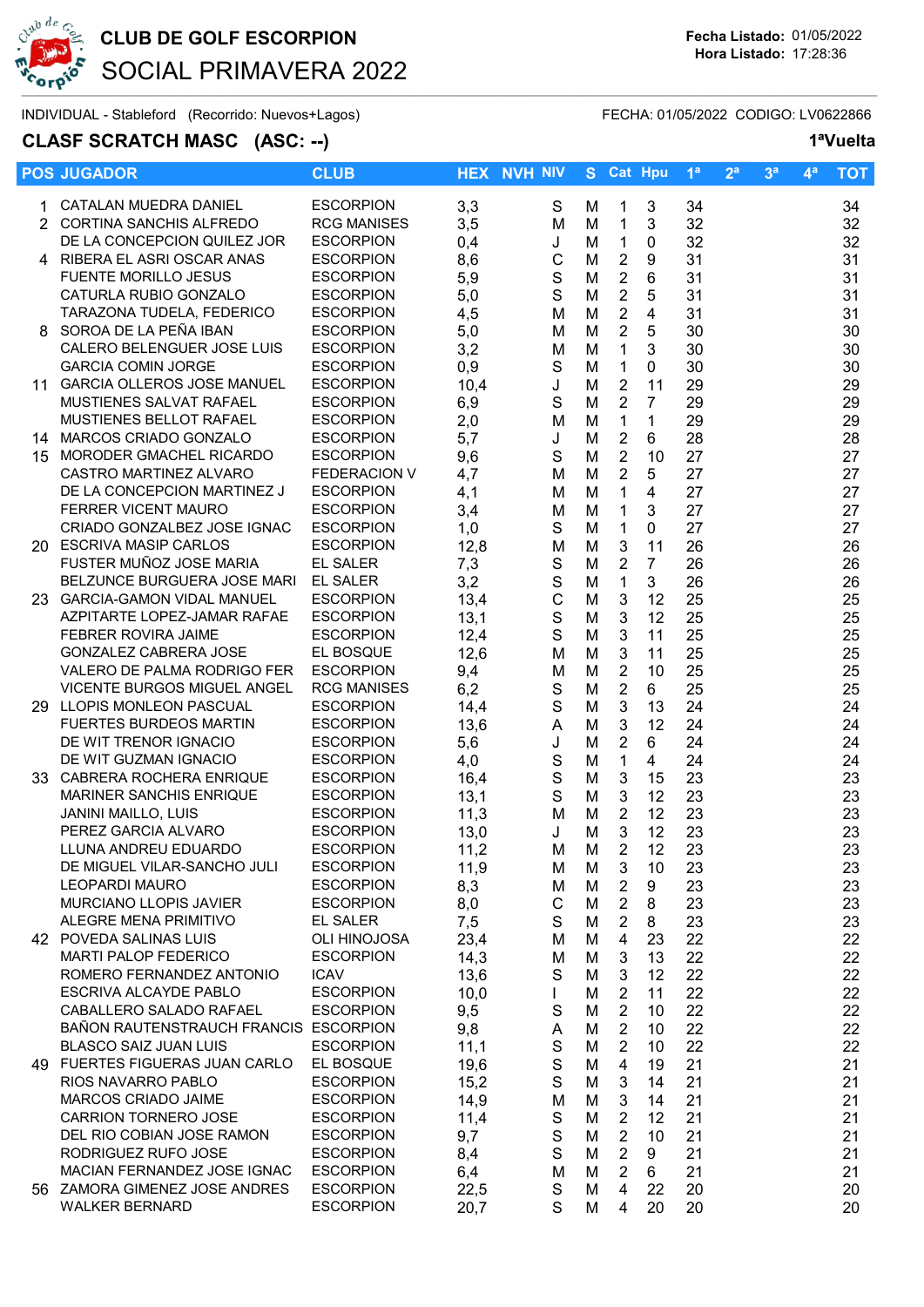

## CLUB DE GOLF ESCORPION Fecha Listado: 01/05/2022 SOCIAL PRIMAVERA 2022

INDIVIDUAL - Stableford (Recorrido: Nuevos+Lagos) FECHA: 01/05/2022 CODIGO: LV0622866

### CLASF SCRATCH MASC (ASC: --) 1<sup>a</sup>Vuelta

|      | <b>POS JUGADOR</b>                                   | <b>CLUB</b>         |              | <b>HEX NVH NIV</b> |                  |        | S Cat Hpu      |                | 1 <sup>a</sup> | 2 <sup>a</sup> | 3 <sup>a</sup> | 4 <sup>a</sup> | <b>TOT</b>       |
|------|------------------------------------------------------|---------------------|--------------|--------------------|------------------|--------|----------------|----------------|----------------|----------------|----------------|----------------|------------------|
|      | CORELL QUILES FRANCISCO                              | <b>ESCORPION</b>    | 16,8         |                    | м                | M      | 3              | 16             | 20             |                |                |                | 20               |
|      | CALERO ZARRANZ JOSE LUIS                             | <b>ESCORPION</b>    | 15,9         |                    | $\mathbf{L}$     | М      | $\mathbf{3}$   | 15             | 20             |                |                |                | 20               |
|      | NOGUERA OLIVER LUCAS                                 | <b>ESCORPION</b>    | 14,5         |                    | M                | M      | 3              | 13             | 20             |                |                |                | 20               |
|      | NAVARRO CACERES MIGUEL MANU EL BOSQUE                |                     | 7,2          |                    | S                | M      | $\overline{2}$ | 7 <sup>7</sup> | 20             |                |                |                | 20               |
|      | 62 GISBERT RUEDA GONZALO                             | <b>RCG MANISES</b>  | 17,5         |                    | M                | M      | $\mathbf{3}$   | 17             | 19             |                |                |                | 19               |
|      | ABAD CRIADO JOSE MARIA                               | FEDERACION V        | 15,2         |                    | ${\mathsf S}$    | M      | $\mathbf{3}$   | 14             | 19             |                |                |                | 19               |
|      | TARANCON GOMEZ JOSE LUIS                             | FEDERACION V        | 13,5         |                    | ${\mathsf S}$    | M      | 3              | 12             | 19             |                |                |                | 19               |
|      | 65 GARCIA OLLEROS JAIME                              | <b>ESCORPION</b>    | 21,8         |                    | A                | M      | $\overline{4}$ | 22             | 18             |                |                |                | 18               |
|      | RAMIA DE CAP SALVATELLA LUI                          | <b>ESCORPION</b>    | 20,6         |                    | S                | M      | $\overline{4}$ | 20             | 18             |                |                |                | 18               |
|      | FERNANDEZ-VICENTI GARRIDO A                          | <b>MASIA ESTREL</b> | 18,1         |                    | M                | M      | $\mathbf{3}$   | 17             | 18             |                |                |                | 18               |
|      | BELLVER CORREDOR IGNACIO JO                          | EL SALER            | 15,6         |                    | S                | M      | $\mathbf{3}$   | 15             | 18             |                |                |                | 18               |
|      | BENLLIURE MORENO AURELIO AN                          | <b>LAS PINAILLA</b> | 15,3         |                    | $\mathsf S$      | M      | $\mathbf{3}$   | 14             | 18             |                |                |                | 18               |
|      | SALVADOR CLIMENT MANUEL                              | <b>ESCORPION</b>    | 12,7         |                    | $\mathbf S$      | M      | $\mathfrak{S}$ | 11             | 18             |                |                |                | 18               |
|      | <b>GARCIA PARDO FRANCISCO</b>                        | <b>FORESSOS</b>     | 10,8         |                    | M                | M      | $\overline{2}$ | 11             | 18             |                |                |                | 18               |
|      | BAYONA LUNA DAVID ALBERTO                            | EL BOSQUE           | 9,6          |                    | S                | M      | $\overline{2}$ | 10             | 18             |                |                |                | 18               |
|      | <b>SIBONY JAMES</b>                                  | <b>ESCORPION</b>    | 7,5          |                    | M                | M      | $\overline{2}$ | 8              | 18             |                |                |                | 18               |
|      | 74 ALOS FERRANDIS GUILLERMO                          | <b>RCG MANISES</b>  | 26,5         |                    | ${\mathsf S}$    | M      | 5              | 27             | 17             |                |                |                | 17               |
|      | MARTINEZ ROUSSAT GABRIEL                             | <b>ESCORPION</b>    | 21,0         |                    | B                | M      | $\overline{4}$ | 21             | 17             |                |                |                | 17               |
|      | MURCIANO BRONCHAL JAVIER                             | <b>ESCORPION</b>    | 20,1         |                    | M                | M      | $\overline{4}$ | 20             | 17             |                |                |                | 17               |
|      | MARTINEZ ESPASA JAVIER                               | <b>ESCORPION</b>    | 18,2         |                    | M                | M      | $\mathfrak{S}$ | 17             | 17             |                |                |                | 17               |
|      | PEÑA ROMERO, JAVIER                                  | <b>ESCORPION</b>    | 15,9         |                    | A                | M      | $\mathbf{3}$   | 15             | 17             |                |                |                | 17               |
|      | ANDUJAR ZALDIVAR JOAQUIN                             | <b>ESCORPION</b>    | 13,8         |                    | $\mathbf S$      | M      | $\mathbf{3}$   | 13             | 17             |                |                |                | 17               |
|      | RIVERA GOYA JAVIER                                   | <b>ESCORPION</b>    | 13,3         |                    | $\mathbf S$      | M      | $\mathbf{3}$   | 12             | 17             |                |                |                | 17               |
|      | AVIÑO MIRA JOSE CARLOS                               | <b>ESCORPION</b>    | 13,4         |                    | M                | M      | 3              | 12             | 17             |                |                |                | 17               |
|      | DARDER SANCHEZ-MINGUET ANTO ESCORPION                |                     | 12,4         |                    | M                | M      | 3              | 11             | 17             |                |                |                | 17               |
|      | 83 PASTOR MULA ANTONIO                               | <b>ICAV</b>         | 25,6         |                    | $\mathbf S$      | M      | $\overline{4}$ | 26             | 16             |                |                |                | 16               |
|      | TARAZONA ALMENAR FEDERICO                            | <b>FEDERACION V</b> | 17,8         |                    | ${\mathsf S}$    | M      | $\mathfrak{S}$ | 17             | 16             |                |                |                | 16               |
|      | DOROCHENKO PAUL                                      | <b>ESCORPION</b>    | 16,9         |                    | $\mathsf S$      | M      | $\mathbf{3}$   | 16             | 16             |                |                |                | 16               |
|      | MONZONIS OVEJERO FRANCISCO                           | <b>EL SALER</b>     | 16,6         |                    | ${\mathsf S}$    | M      | $\mathbf{3}$   | 16             | 16             |                |                |                | 16               |
|      | O'NEILL MARK                                         | <b>ESCORPION</b>    | 8,1          |                    | $\mathbf S$      | M      | $\overline{2}$ | 8              | 16             |                |                |                | 16               |
| 88.  | <b>TATAY LOPEZ LUIS</b>                              | <b>ICAV</b>         | 25,2         |                    | M                | M      | $\overline{4}$ | 25             | 15             |                |                |                | 15               |
|      | PELLICER MARTINEZ LUIS                               | <b>ESCORPION</b>    | 19,0         |                    | ${\mathsf S}$    | M      | $\overline{4}$ | 18             | 15             |                |                |                | 15               |
|      | <b>FURIO GARCERA VICENTE</b>                         | <b>ESCORPION</b>    | 18,5         |                    | ${\mathbb S}$    | M      | $\overline{4}$ | 18             | 15             |                |                |                | 15               |
|      | <b>GROSSON VAZQUEZ VICENTE</b>                       | <b>MASIA ESTREL</b> | 16,3         |                    | $\mathbf S$      | M      | 3              | 15             | 15             |                |                |                | 15               |
|      | MILLET SERRANO JACOBO                                | <b>FEDERACION V</b> | 15,1         |                    | $\mathbf S$      | M      | $\mathbf{3}$   | 14             | 15             |                |                |                | 15               |
|      | GADEA MARTINEZ, RICARDO                              | EL SALER            | 14,7         |                    | $\mathsf{S}$     | M      | 3              | 14             | 15             |                |                |                | 15               |
|      | <b>GARCIA ALBORS ENRIQUE</b>                         | <b>ESCORPION</b>    | 13,5         |                    | S                | М      | $\overline{3}$ | 12             | 15             |                |                |                | 15 <sub>15</sub> |
| 95   | SERRA DE ALZAGA RAMON                                | <b>ESCORPION</b>    |              |                    |                  |        |                |                |                |                |                |                | 14               |
|      | 96 CANO RICO JORGE                                   | <b>ESCORPION</b>    | 20,3<br>23,2 |                    | S<br>$\mathbf S$ | M<br>M | 4              | 20<br>23       | 14             |                |                |                |                  |
|      | GARCIA-GAMON VALERO ANTONIO                          | <b>ESCORPION</b>    | 22,2         |                    |                  | M      | 4<br>4         | 22             | 13<br>13       |                |                |                | 13<br>13         |
|      | PASCUAL PASTOR ANTONIO                               | <b>ESCORPION</b>    | 18,6         |                    | A<br>$\mathbf S$ | M      | 4              | 18             | 13             |                |                |                | 13               |
|      | <b>MARCOS MARTIN MANUEL</b>                          | <b>ESCORPION</b>    | 18,1         |                    | $\mathbf S$      | M      | 3              | 17             | 13             |                |                |                | 13               |
|      | 100 ROMERO PEREZ LUIS                                | <b>MASIA ESTREL</b> | 25,1         |                    | $\mathbf S$      | M      | $\overline{4}$ | 25             | 12             |                |                |                | 12               |
|      | ZAPLANA NAVARRO JUAN FRANCI                          | <b>ESCORPION</b>    | 24,2         |                    | $\mathbf S$      | M      | 4              | 24             | 12             |                |                |                | 12               |
|      | RIDOCCI SORIANO FRANCISCO                            | <b>ESCORPION</b>    | 22,9         |                    | $\mathbf S$      | M      |                | 23             | 12             |                |                |                | 12               |
|      | AZARA BALLESTER FRANCISCO D                          | FEDERACION V        | 23,1         |                    | м                | M      | 4<br>4         | 23             | 12             |                |                |                | 12               |
|      | LLORENS SALVADOR ROGELIO                             | <b>ESCORPION</b>    | 22,1         |                    | м                | M      | 4              | 22             | 12             |                |                |                | 12               |
|      | ESCRIVA ALCAYDE JORGE                                | <b>ESCORPION</b>    | 19,4         |                    |                  | M      | 4              | 19             | 12             |                |                |                | 12               |
|      | RIOS CASANOVA JOAQUIN                                | <b>ESCORPION</b>    |              |                    | A                |        |                |                |                |                |                |                |                  |
|      | DUBON JUAREZ ENRIQUE MANUEL                          | <b>ESCORPION</b>    | 17,4<br>18,2 |                    | M<br>S           | M<br>M | 3              | 17<br>17       | 12<br>12       |                |                |                | 12<br>12         |
|      | MARTINEZ MARTINEZ RUBEN PAB                          | <b>MASIA ESTREL</b> |              |                    |                  |        | 3              |                |                |                |                |                |                  |
| 108. | RAMON ROS JUAN                                       | <b>ESCORPION</b>    | 27,6         |                    | M<br>S           | M<br>M | 5<br>4         | 28<br>24       | 11             |                |                |                | 11<br>11         |
|      | 110 CABALLER CARDO RICARDO                           |                     | 23,9         |                    |                  |        |                |                | 11             |                |                |                |                  |
|      |                                                      | <b>RCG MANISES</b>  | 27,6         |                    | M                | M      | 5              | 28             | 10             |                |                |                | 10               |
|      | VILLANUEVA GARCIA PABLO                              | <b>MASIA ESTREL</b> | 25,4         |                    | $\mathbf S$      | M      | 4              | 26             | 10             |                |                |                | 10               |
|      | DE SOLIS GUARDIOLA ANTONIO<br>IBAÑEZ DE SOLIS CARLOS | <b>ESCORPION</b>    | 21,1         |                    | $\mathbf S$      | M      | $\overline{4}$ | 21             | 10             |                |                |                | 10 <sup>°</sup>  |
|      | 114 AÑON CUCARELLA, LUIS ADOLFO                      | EL SALER            | 5,2          |                    | M                | M      | $\overline{2}$ | 5              | 10             |                |                |                | 10               |
|      |                                                      | <b>MASIA ESTREL</b> | 22,1         |                    | S                | M      | $\overline{4}$ | 22             | 9              |                |                |                | 9                |